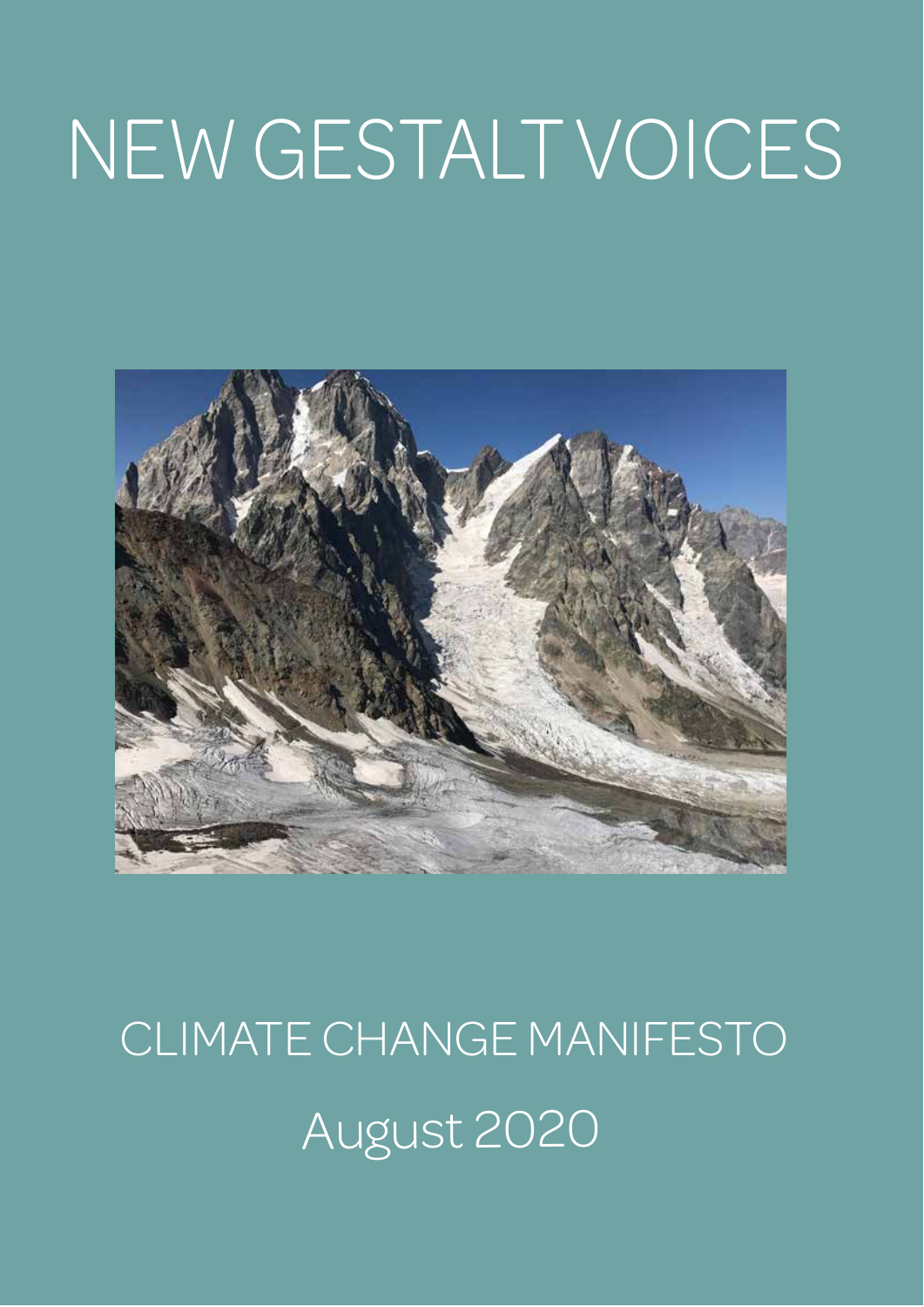# About NGV

New Gestalt Voices (NGV) is a UK-registered international not-for-profit organisation, part social movement, part "test bed" for innovation "with a mission to support application of gestalt to social justice, environmental and political challenges facing humanity". We were founded in 2016, and incorporated as a non-profit company in March 2019. We have a leadership/advisory board of five, with backgrounds in corporate Learning & Development, the tech innovation sector, civil society leadership, and organisational consultancy and development.

## The Relevance of Gestalt to Climate Change

The ultimate cause of unsustainable economies that lead to climate change is to be found in our "desensitisation" from the realm of the body, and our connection with the earth (Gaia) that supports us. Economic 'laws' and 'models' do not describe "reality", instead they support our desensitisation ('out of touch-ness') from our world. These are arguments that are also made by modern day sociologists such as Bruno Latour<sup>1</sup>, and Harmut Rosa<sup>2</sup>.

 We believe the answer to climate emergency will come from a rapid raising of the "collective consciousness" – a re-sensitising to our connections with each other and with our planet. The Covid 19 crisis has shown an example of how our planet can "bite back", making itself felt at the level of our sensate awareness, and economic decision making. Collectively we have the choice to respond by moving in the direction of an "economics of our bodies and our hearts" (what Latour calls our 'first nature'), letting go of an illusory idea of an 'economic system' that puts us on collision course with the planet. Such a move can only come as a result of collective process that supports people to "get back in touch" and may involve experiments in different forms of valuing and economically supporting each other, and transformation at all levels of community, business, and polity.

We are aware that a problem with development of public policy, as with business practice, is that solutions are often identified without sufficient 'sensing into the situation'. This top down, often longstanding traditional approach misses the complexities and needs of differing communities, times and scenarios, (see for example Relational Change SOS model for a reappraisal of the importance of 'situational' context- http://www.relationalchange.org/working-relationally.html). It is for this reason that impact on the environment is often not adequately taken into account. A gestalt facilitative approach will balance a 'being with' the situation allowing the felt truth of this to emerge, alongside holding the urgency of action - whether this be political, economic, campaigning or community self-organising.

On some of the affects of Capitalism http://www.bruno-latour.fr/sites/default/files/136-AFFECTS-OF-K-CO-PENHAGUE.pdf

<sup>2</sup> Rosa, H. (2019) Resonance: A Sociology of our Relationship with the World. Polity Press.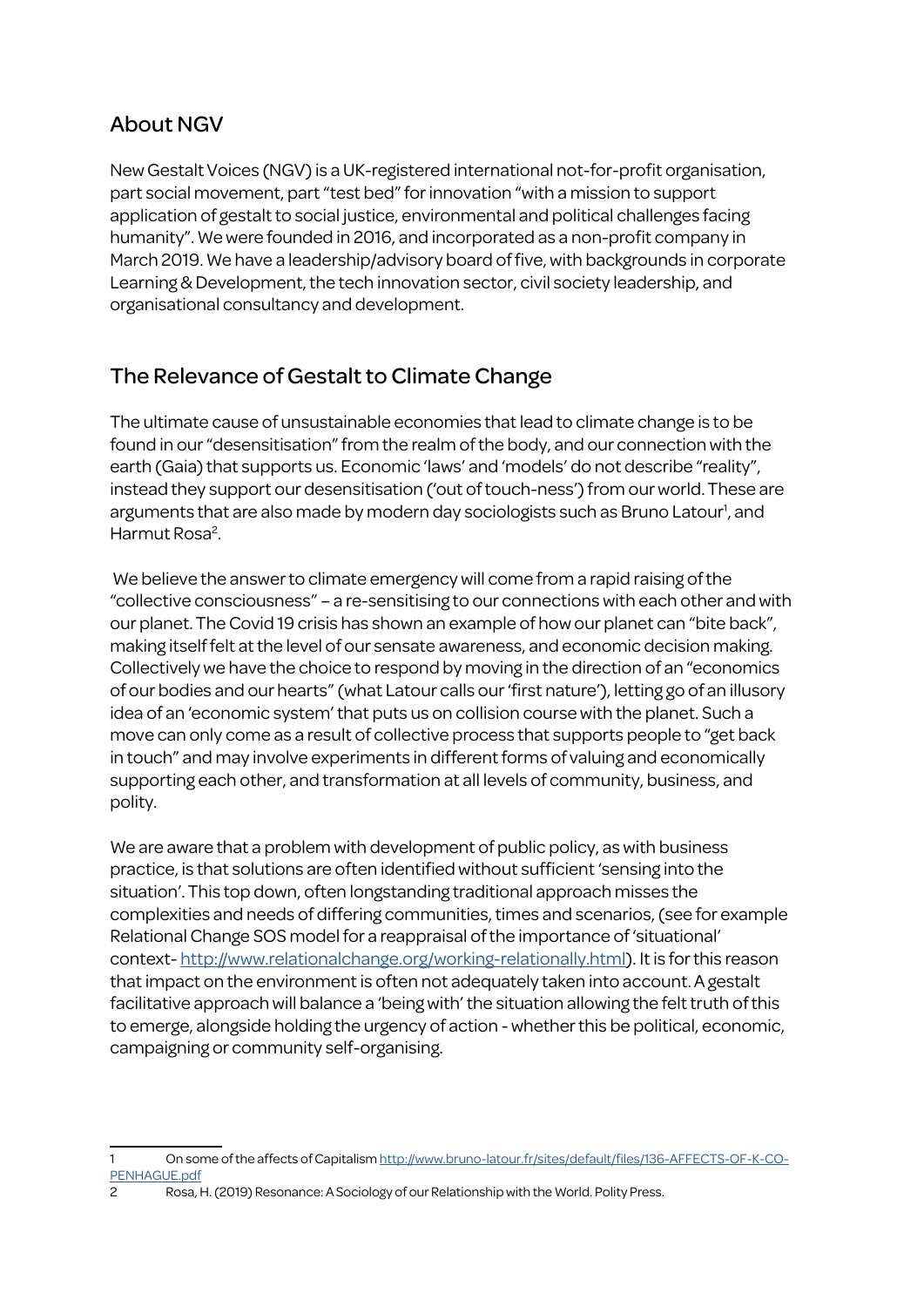NGV facilitates the creation of skilfully led enabling spaces, in which people begin to discover, and value themselves, often for the first time. We believe this will translate into a love for the world they live in. In realising they matter and belong, people will start to care for themselves and others. Once people have a sense of their uniqueness, awareness is raised of the important part they play in the universe today, and their desire to ensure the sustainability for the human species will increase. As people begin to nurture themselves, so they will touch and care for the environment.

NGV's innovation model is based on working at the "micro-level" and "macro-level" simultaneously. In relation to the urgency of climate change 'we don't have time' to pilot and then "roll out". Since our networks are international, action in one place will 'crosspollinate' and spur initiatives happening elsewhere in the world.



The kind of thing we want to do...

Groups of up to 24, and no less than 15, will meet once every three months for a day at a time (a total of 8 facilitated days/site). We bring a gestalt approach to the facilitation of these meetings. The "frame" is to understand our sense of belonging and impact at a neighbourhood, environmental and planetary level.

We work with a 1/6 facilitator/participant ratio in order to ensure an adequate level of support for the group, necessary in our experience for the process to be transformative both individually and collectively.

Over the period of an intervention we could additionally run 4 half-day zoom-seminars bringing participants from across cohorts - and local places - together and sharing ideas and learning.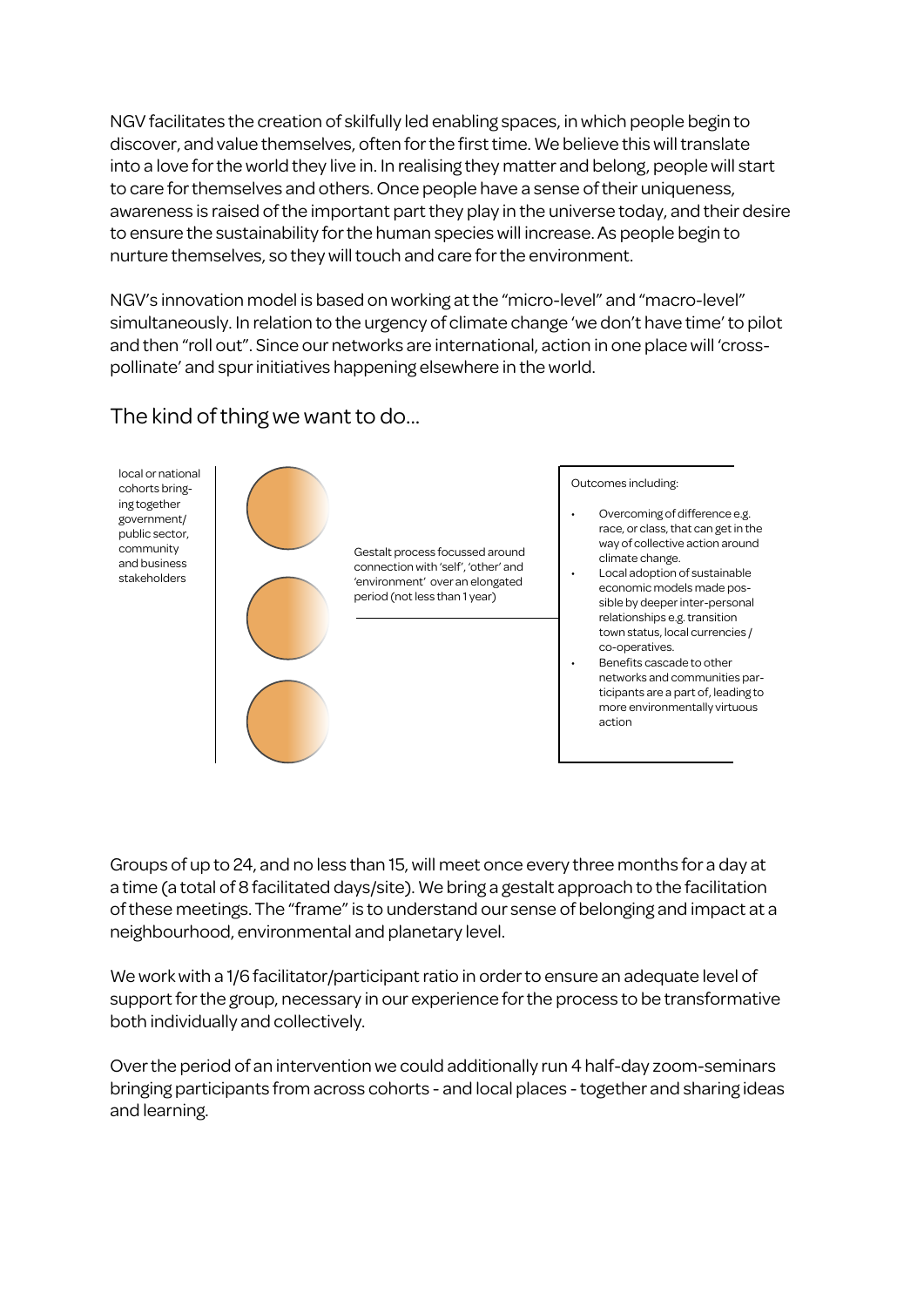The project will facilitate exploration of<sup>3</sup>:

1. Better economics: "explores and promotes ways that well-being and sustainability, rather than traditional forms of economic growth, could be placed at the heart of public policy".

2. Beyond consumerism: "exploration of initiatives and models which promote positive alternatives to materialism for a more fulfilled life." / "work which engages people individually and collectively in holistic and value -led approaches to transformed behaviour and lifestyle, as an alternative to consumerism."

3. New voices: "campaigns and movements that give marginalised or underrepresented groups a voice on issues of environmental and economic justice" / "initiatives that encourage organisations from outside the traditional environmental field to get involved in environmental justice."

4. Responding to the dual harms of Covid-19 and systemic racism: "Helps to build collective power and foster visions for more imaginative, just economies which prioritise the wellbeing of human beings and the natural world."

As people recognise their individual power and potential, their awareness of the uniqueness and importance of others is also raised. This in turn increases understanding and value of difference. Diversity ceases to be a threat, instead a vital part of the jigsaw of life and growth. This group exploration of 'self', 'other' and 'situation' could/will impact on inequality, justice, cohesion, aspiration, skills development, and resilience.

### Impact

One of NGV's values is an "open source" approach. This means that we aim to share as much IP as is possible, without compromising our commercial interest. In relation to this workstream, this means that we would document the project in an on-going real time process through a mix of blogs, progress reports that we make available on our website (newgestaltvoices.org), and through webcasts and interviews on our fortnightly "NGV Radio". We commit to running 4 open 'webinars'/zoom conferences to allow for more in depth discussion between programme participants and an external audience. At the end of the project we will create a '"how to guide" for other places wishing to explore something similar.

## **Contact**

To find out more and to explore whether we can work with you please contact John@ newgestaltvoices.org

<sup>3</sup> Matches to priorities developed by Joseph Rowntree Charitable Trust, UK